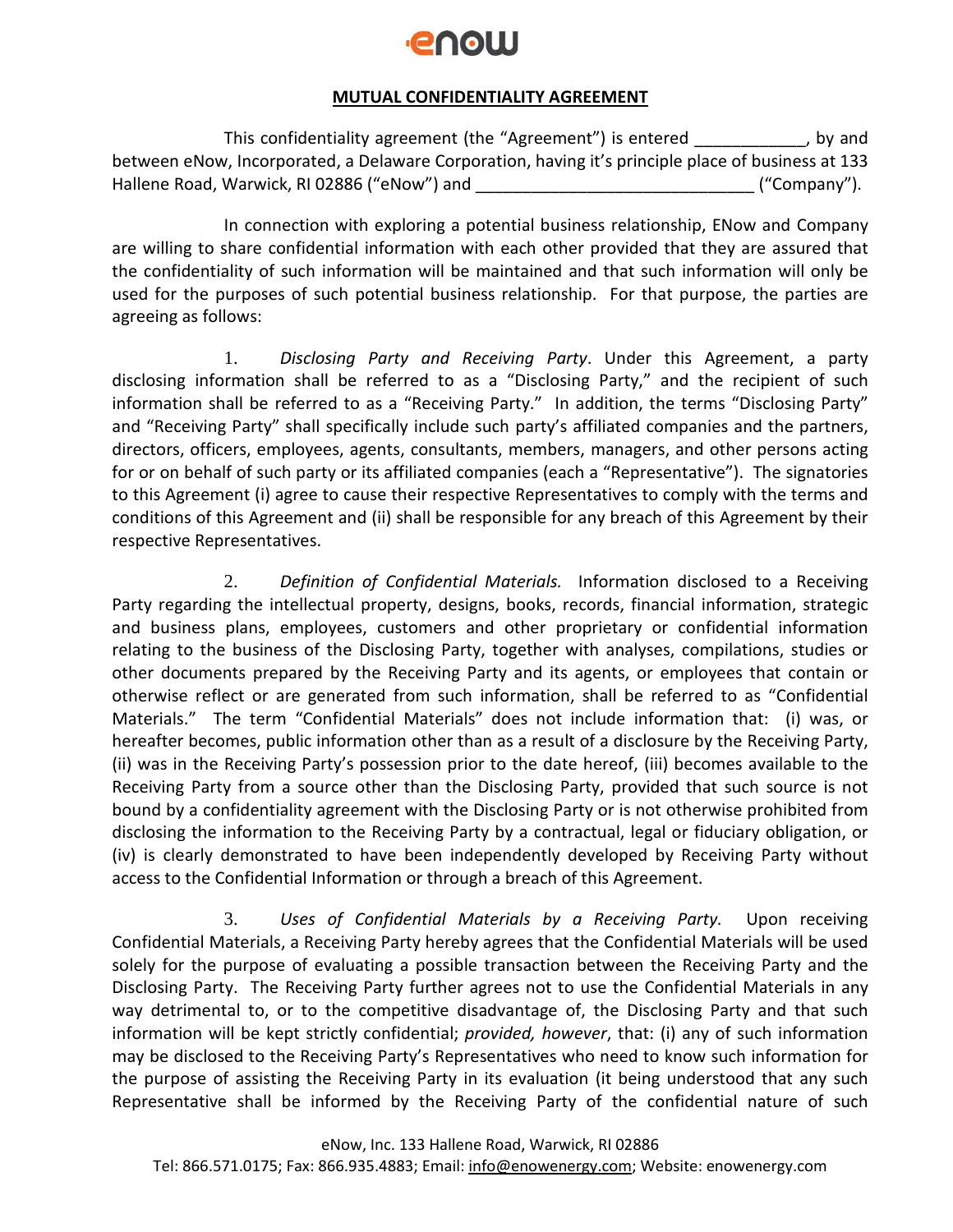information and shall be required to agree with the Receiving Party, for the benefit of the Disclosing Party, that by receiving such information such Representative is agreeing to be bound by this Agreement) and (ii) any disclosure of such information may be made if the Disclosing Party has specifically consented thereto in writing. The Receiving Party shall protect the Disclosing Party's Confidential Information with the same degree of care that Receiving Party uses to safeguard its own confidential or most valuable proprietary information, and shall in no event exercise less than a reasonable degree of care.

4. *Lack of Warranty*. All Confidential Information is provided "AS IS" and without any express or implied warranty as to its accuracy or completeness. A Receiving Party agrees that the Disclosing Party shall have no liability to the Receiving Party resulting from the use of the Confidential Materials. Only those representations or warranties that are made in a definitive agreement when, as, and if it is executed, and subject to such limitations and restrictions as may be specified in such an agreement, shall have any legal effect.

5. *Non Circumvention.* Each Receiving Party agrees that it will not, at any time prior to the expiration of three years from the date of termination of this Agreement, disclose the identities of any individual or entity and any other third parties (including, without limitation, Disclosing Party's suppliers, customers, financial sources, manufacturers and consultants) discussed and made available IN WRITING by the Disclosing Party in respect of the Purpose and any related business opportunity shall constitute Confidential Information and the Receiving Party or any entity or associated entity or individual shall not (without the prior written consent of, or having entered into a commission agreement with the disclosing party):

> a. directly or indirectly initiate, solicit, negotiate, contract or enter into any business transactions, agreements or undertakings with any such third party identified or introduced by the Disclosing Party; or

b. seek to by-pass, compete, avoid or circumvent the Disclosing Party from any business opportunity that relates to the purpose by utilizing any Confidential Information or by otherwise exploiting or deriving any benefit from the Confidential Information.

Notwithstanding the foregoing, to the extent there already exists an ongoing business relationship between the Receiving Party and the third party, this Agreement shall not restrict such relationship. For the avoidance of doubt, an ongoing business relationship would be evidenced by an executed non-disclosure agreement, two or more discussions with middle or senior management, or an actual transaction within the prior ten years hereof. Further, this agreement does not apply to government funding opportunities.

6. *Non-Solicitation.* Each Receiving Party agrees that, for the three year period from the date of this Agreement, it will not (without the prior written consent of the Disclosing Party) (i) recruit or hire any person who is now or, prior to the expiration of 30 days following the return of all Confidential Materials and the cessation of discussions between the parties, becomes an employee of the Disclosing Party or (ii) solicit (except by job listings of general circulation) any such person to terminate his or her employment with the Disclosing Party.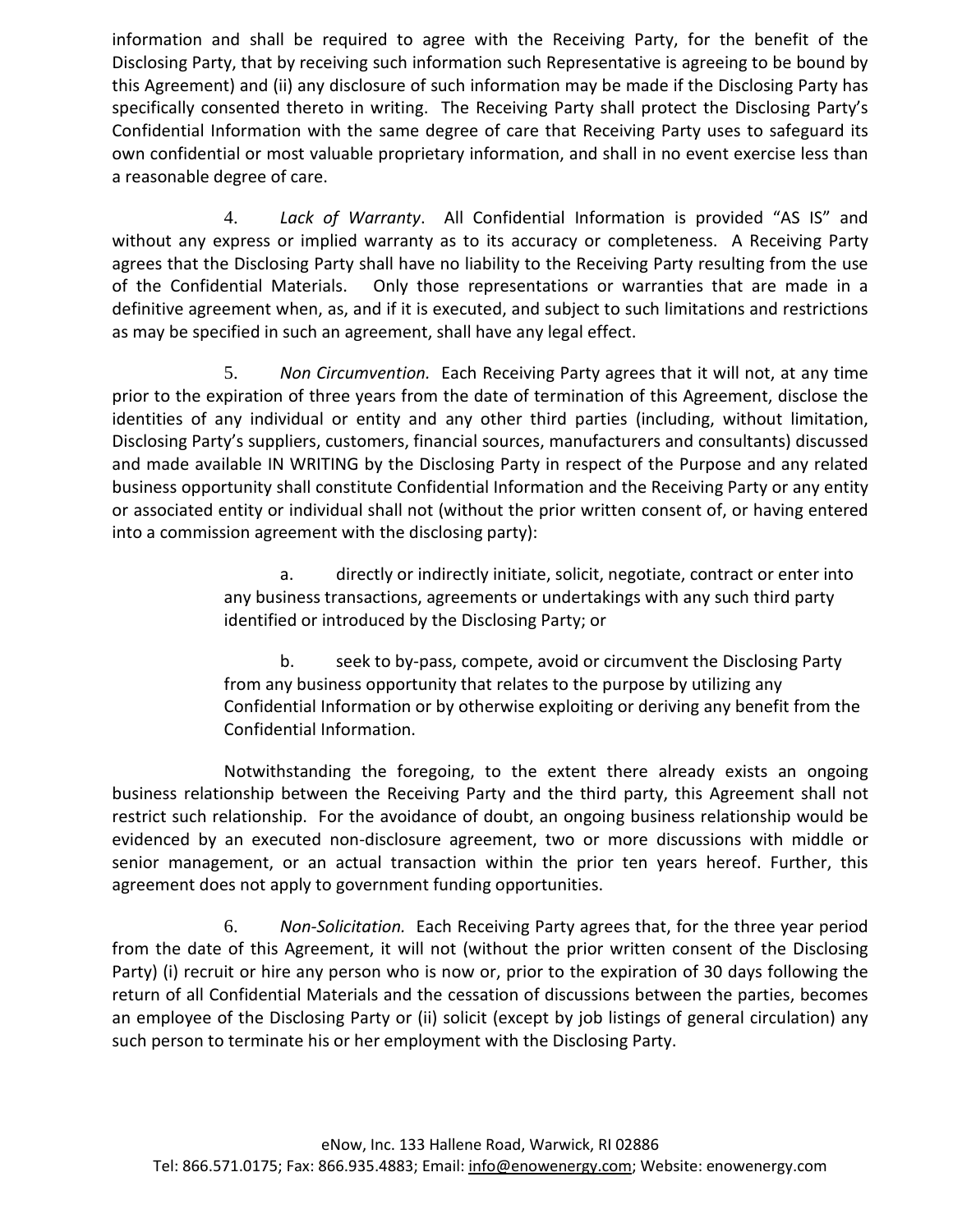7. *Term; Return of Confidential Information.* This Agreement is effective as of the Effective Date above and will expire one (1) year from the Effective Date. The Agreement may be terminated by either party with thirty (30) day prior written notice. All Confidential Information disclosed under this Agreement shall be held by Recipient in confidence for a period of three (3) years from the date of expiration or termination of this Agreement and be used by Recipient only for the Purpose. Within 10 days of a request from a Disclosing Party, or in the event that a Receiving Party determines not to proceed with a transaction that is the subject of this Agreement, the Receiving Party shall redeliver to the Disclosing Party the Confidential Materials and any copies thereof, or excerpts therefrom, and shall destroy all memoranda, notes, analyses, compilations and other writings prepared by the Receiving Party or any other person associated therewith based on the Confidential Materials. The foregoing obligations apply regardless of the form in which Confidential Materials are maintained by the Receiving Party, and include copies maintained in electronic format. The Receiving Party shall, at the same time, provide to the Disclosing Party a written confirmation, executed by its chief executive officer, certifying compliance with this Section.

8. *Fact of Potential Transaction Confidential*. Each party to this Agreement, without the prior written consent of the other party to this Agreement, will not, and will direct its Representatives not to, (i) disclose to any person either the fact that discussions or negotiations are taking place concerning a possible transaction between the Receiving Party and the Disclosing Party or any of the terms, conditions or other facts with respect to any such possible transaction, including the status thereof, or (ii) make any contact with any client, employee, consultant, bank or other lender of or to the Disclosing Party or any other person regarding the business, practice, operations, prospects or finances of the Disclosing Party; *provided* that the Receiving Party may make the disclosures prohibited by the foregoing provisions (i) to its Representatives to the extent required to carry out the purposes of this Agreement or (ii) with the written permission of the Disclosing Party. As used in this Agreement, the term "person" includes without limitation, any corporation, company, partnership, limited liability company, governmental entity, other entity and individual.

9. *No License*. Nothing contained herein shall be construed as granting or conferring any rights by license or otherwise in any Confidential Materials. It is understood and agreed that neither party solicits any change in the organization, business practice, service or products of the other party, and that the disclosure of Confidential Materials shall not be construed as evidencing any intent by a party to purchase any products or services of the other party nor as an encouragement to expend funds in development or research efforts. Confidential Materials may pertain to prospective or unannounced products of the Disclosing Party. Receiving Party agrees not to use any Confidential Materials as a basis upon which to develop or have a third party develop a competing or similar product.

10. *Protections in Context of Required Disclosures.* In the event that a Receiving Party is requested or required (by oral or written interrogatories, requests for information or documents, subpoena, civil investigative demand or similar process) to disclose any of the Confidential Materials, the Receiving Party will provide the Disclosing Party with prompt prior notice thereof and the identity of any of the Confidential Materials requested thereby to be disclosed, so that the Disclosing Party may seek an appropriate protective order or other appropriate remedy and/or waive the Receiving Party's compliance with the provisions of this Agreement. If, in the absence of a protective order or the receipt of a waiver hereunder, the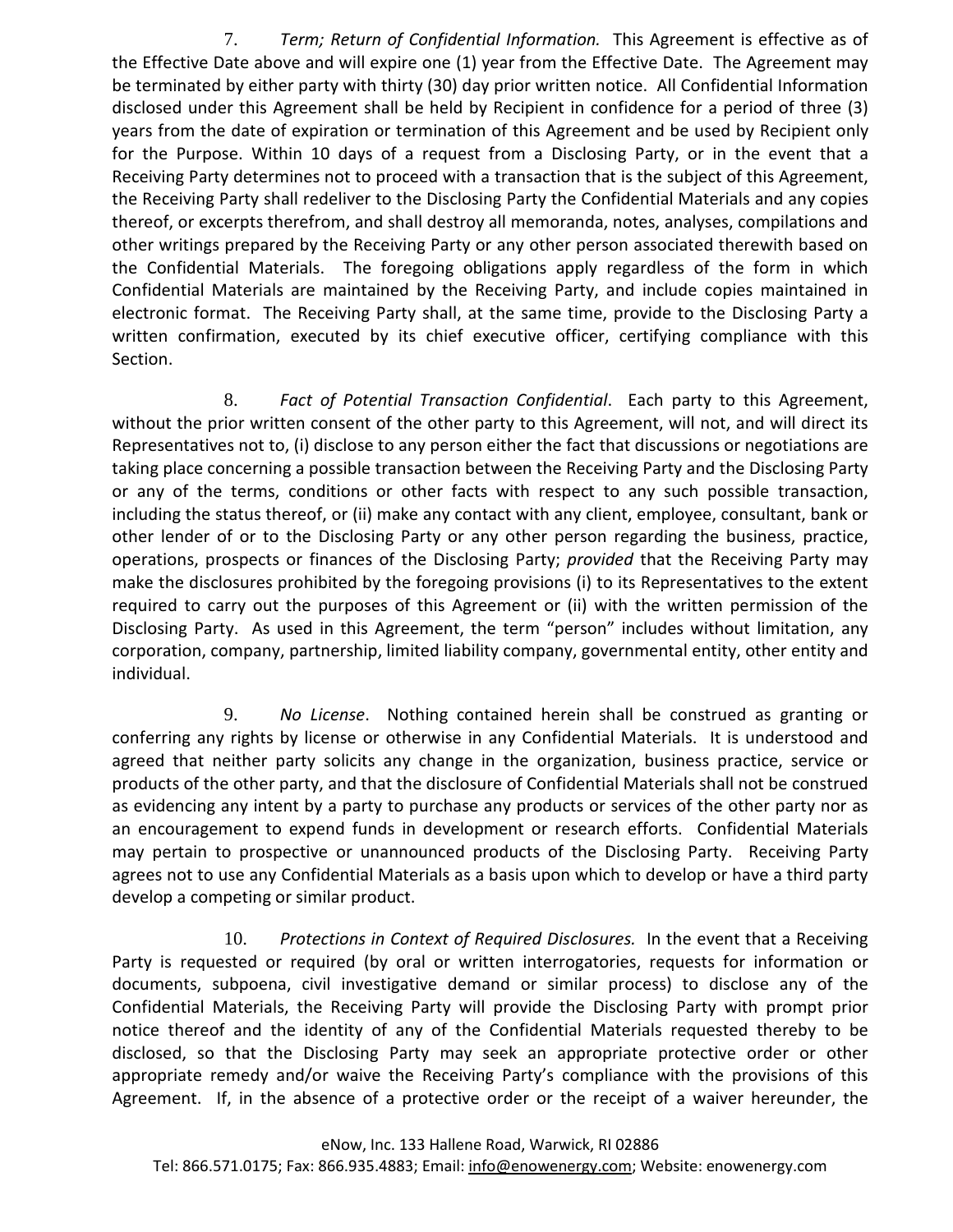Receiving Party is nonetheless compelled to disclose any Confidential Materials or else stand liable for contempt or suffer other censure or penalty, the Receiving Party may disclose such information without liability hereunder. The Receiving Party shall, if the Disclosing Party so requests, use all reasonable efforts to cooperate with the Disclosing Party at the Disclosing Party's expense in seeking an order or other reliable assurance that confidential treatment will be accorded to any Confidential Materials required to be disclosed.

11. *Money Damages Not Sufficient; Equitable Relief Warranted*. Each Receiving Party agrees that money damages would not ordinarily be a sufficient remedy for any breach of this Agreement by the Receiving Party and that, in addition to all other remedies that may be available, the Disclosing Party shall be entitled to specific performance and injunctive or other equitable relief as a remedy for any such breach.

12. *No Implied Waiver; Jurisdiction.* It is further understood and agreed that no failure or delay by a Disclosing Party in exercising any right, power or privilege hereunder shall operate as a waiver thereof, nor shall any single or partial exercise thereof preclude any other or further exercise thereof or the exercise of any right, power or privilege hereunder. The interpretation and validity of this Agreement and the rights of the parties shall be governed by the laws of the State of Rhode Island.

13. *Assignment of Rights*. The Disclosing Party reserves the right to assign all rights under this Agreement, including, without limitation, the right to enforce all the terms of this Agreement in the event of a sale of substantially all of the assets and goodwill of the Disclosing Party.

14. *Final Agreement*. This Agreement terminates and supersedes all prior understandings or agreements on the subject matter hereof. This Agreement may be modified only by a further writing that is duly executed by both parties.

15. *Severability.* If any term of this Agreement is held by a court of competent jurisdiction to be invalid or unenforceable, then this Agreement, including all of the remaining terms, will remain in full force and effect as if such invalid or unenforceable term had never been included.

16. *Notices*. Any notice required by this Agreement or given in connection with it, shall be in writing and shall be given to the appropriate party by personal delivery or by certified mail, postage prepaid, or recognized overnight delivery services.

If to ENow: Jeffrey Flath, President eNow, Incorporated 133 Hallene Road, Warwick RI 02886

\_\_\_\_\_\_\_\_\_\_\_\_\_\_\_\_\_\_\_\_\_\_\_\_\_\_\_

If to Company: